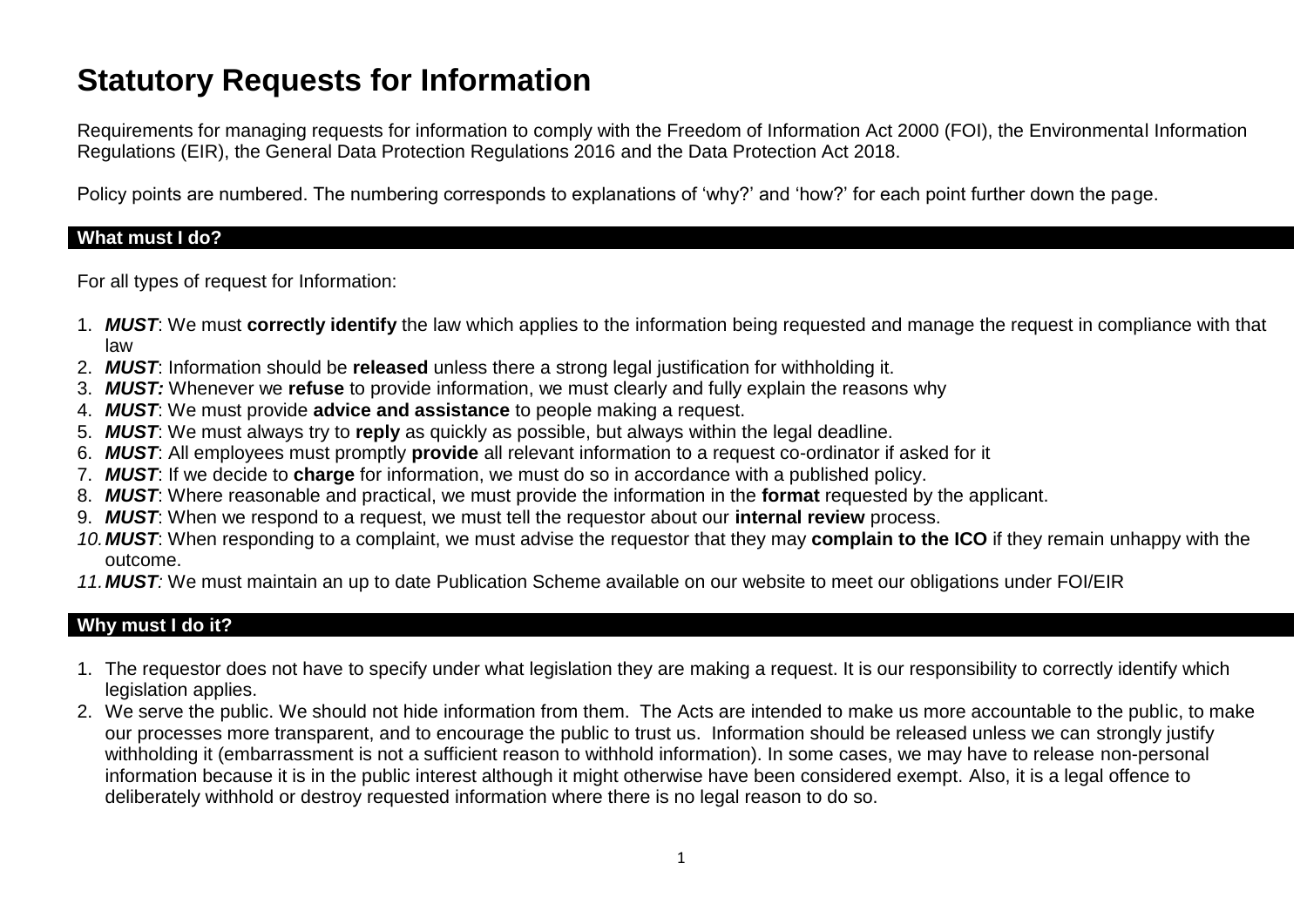- 3. We will not be obliged to provide all or part of the information requested if a legal justification applies. If we believe a reason does apply then we must help the public to challenge our decisions effectively by giving our reasons and doing so clearly and fully in line with the requirements of the Acts. This is a legal requirement.
- 4. The Acts require us to assist requestors, especially where we may be considering refusing a request, in guiding the public on how to clarify or re-scope their request to achieve the best outcome. This is a legal requirement.
- 5. The laws provide statutory deadlines for responding to a request; FOI & EIR 20 working days and DPA one month. There are limited reasons to extend the deadlines. The laws expect information to be well managed and accessible, therefore there is an assumption that requests should be routinely responded to well in advance of the deadline.
- 6. In order to comply with regulator and corporate targets for fulfilling requests, all employees have a role to play in making information relevant to the request available promptly so that a response can be drafted within the timescale.
- 7. The laws require us to make clear the basis for charging to ensure that charges are fair and un-obstructive. We must tell requestors whether a charge applies before we provide the information and we should tell them what that charge will be.
- 8. The acts duty on us to provide information in a format that the requester would find most convenient to their needs. We may refuse unreasonable demands and charge in certain cases, but in principle the requestor should be able to receive the information in the way they specify.
- 9. It is a requirement of the act to have an internal review process. Where a requestor expresses dissatisfaction with a response, this must be treated as a complaint. The act states that expressing dissatisfaction is enough to require us to treat it as such. The ICO requires us to complete the internal review process before it will accept an escalation of a complaint to their office.
- 10.This is a statutory requirement.
- 11.This is a statutory requirement.

## **How must I do it?**

- 1. Follow guidance and training to correctly identify whether the request should be handled under FOI, EIR or DPA/GDPR.
- 2. By following the points of this policy and accompanying guidance and training
- 3. Ensure the employee making decisions about what can be released and drafting the response has access to legal guidance in order to make the response full and compliant with the law.
- 4. Discuss the likely response with the requestor if their request is likely to be refused and explain options that would help them receive as useful a response as possible within the limits of the law. Although we should not ask requestors what they intend to do with the information they have requested, we can explain what we do hold and what is likely to be disclosable to them.
- 5. We must record performance against the statutory deadlines to ensure we are aware of how well we are complying with the law and to help make changes to processes if necessary.
- 6. Make sure the information you manage is accessible and well structured so that you can retrieve it quickly when requested.
- 7. It is not lawful to charge for information without a published policy explaining the basis for arriving at a fee. In the absence of a published policy, charges are not made.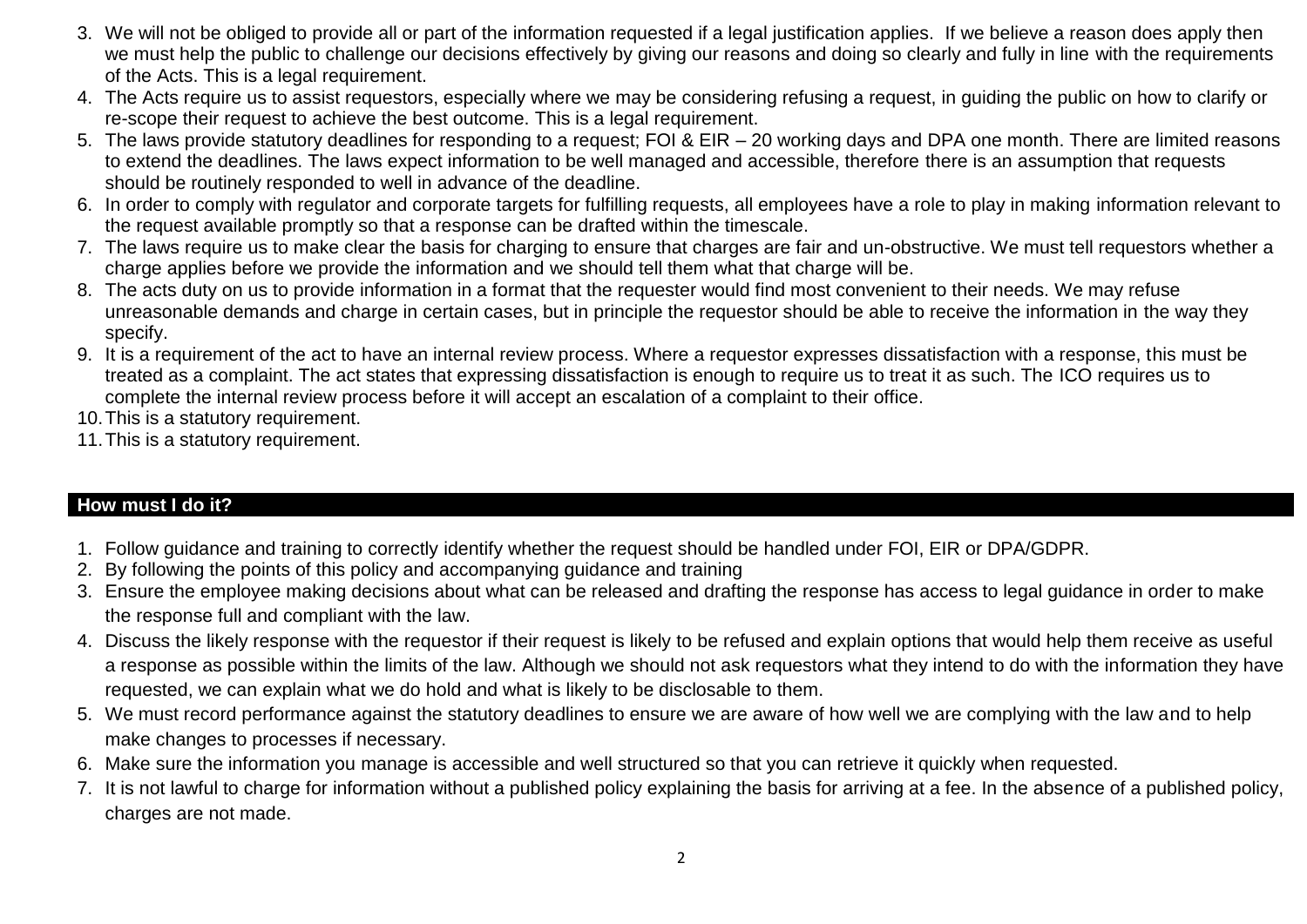- 8. There must be strong prohibitive reasons not to provide information in a format that is within our ability to provide. Conversion to a new format is however different to having to significantly edit and rearrange information to make it legible in the format requested. Under the latter circumstances, a refusal may be valid but advice should be sought if unsure.
- 9. We choose to manage complaints (known as Internal Reviews) within 20 working days. Where a simple error has been made in the response it may be that the issue can be resolved informally. If not, then a full review of how the request was handled is required. This must be undertaken by an employee who was not involved in drafting or approving the original request, although the employee drafting the response may discuss how the original request was handled with those involved.
- 10.Ensure that the contact details for the ICO are provided to the requestor on any response documentation and explain when it is appropriate to escalate a complaint the ICO in order to make requestors aware of their rights
- 11.To enable requestors to understand the types of information the organisation holds, what format it can be disclosed in, and whether charges apply.

#### **What if I need to do something against the policy?**

If you believe you have a valid business reason for an exception to these policy points, having read and understood the reasons why they are in place, please raise a formal request by contacting the school office.

| <b>Document Control</b> |                |
|-------------------------|----------------|
| Version:                | $\overline{2}$ |
| Date approved:          | 17/12/2020     |
| Approved by:            | N BENNETT      |
| Next review:            | 17/12/2021     |

#### **References**

- Data Protection Act 2018
- Freedom of Information Act 2000
- Environmental Information Regulation 2005